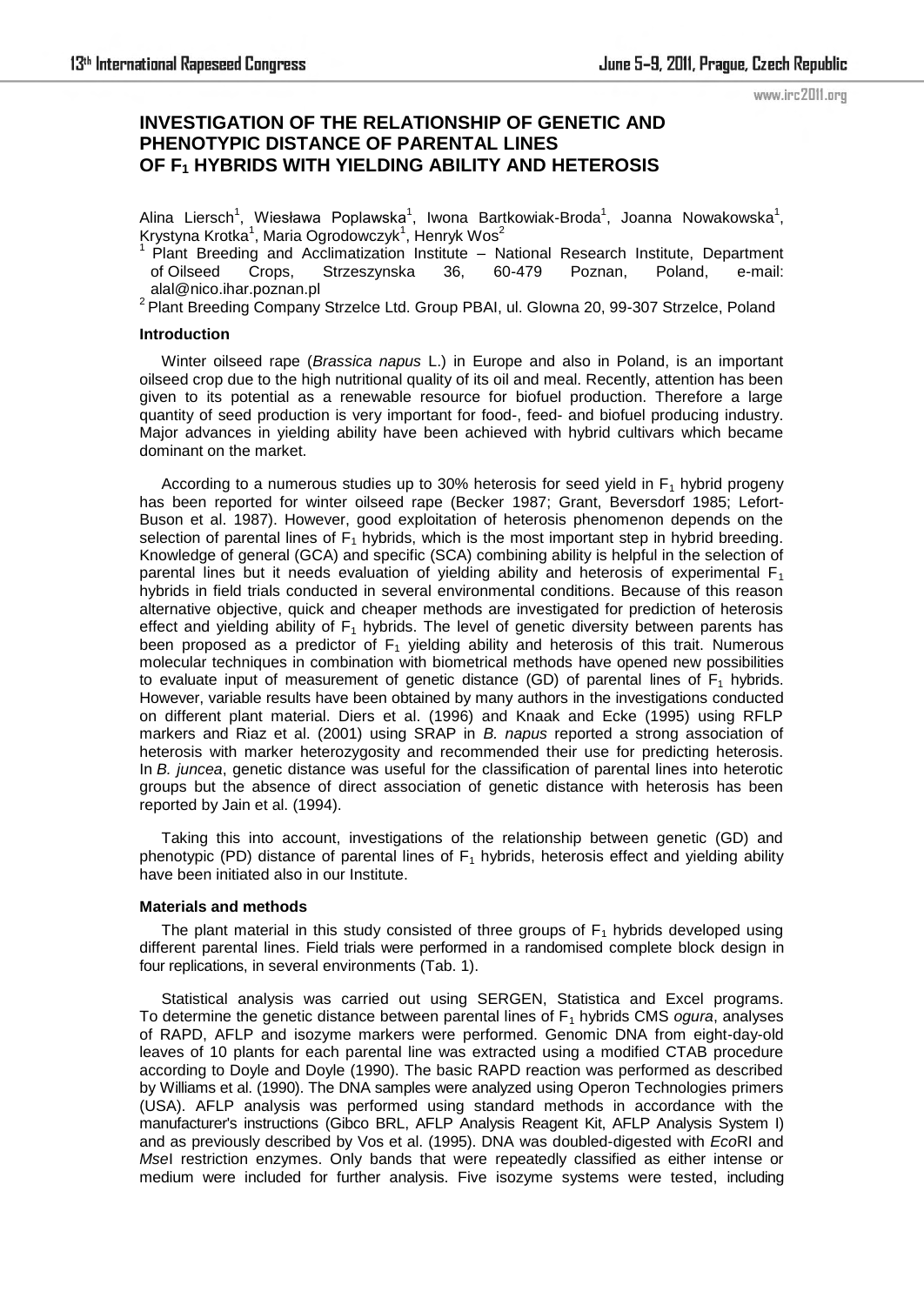#### www.irc2011.org

isocitrate dehydrogenase (IDH), malate dehydrogenase (MDH), 6-phosphogluconalte dehydrogenase (6 PGD), leucine aminopeptidase (LAP) and phosphoglucoisomerase (PGI). Extraction and electrophoretic separation of enzymatic proteins as well as staining procedures for 5 enzymatic systems were conducted according to methods developed by Shields et al. (1983) and Vallejos (1983). GD for all pairs of parental forms were calculated according to the formula given by Nei and Li (1979).

The phenotypic (Mahalanobis) distances among the parental forms were calculated on the basis of the seed yield and 8 (plant material  $- A$ ) and 7 (plant material  $- B$ ) phenotypic traits.

The relationship between seed yield, heterosis, GD and PD were established by correlation coefficient tested at  $\alpha$  = 0,05 and 0,01.

|  |  |  |  | Table 1. Hybrids of B. napus, their parental lines, crop seasons, locality of field trials and |  |  |  |
|--|--|--|--|------------------------------------------------------------------------------------------------|--|--|--|
|  |  |  |  | method of investigation of genetic and phenotypic distance                                     |  |  |  |

|                                                              | <b>Field trials</b>     |                                                                |                                              | Genetic<br>ldistance<br>Imarker |  |
|--------------------------------------------------------------|-------------------------|----------------------------------------------------------------|----------------------------------------------|---------------------------------|--|
| Plant materials                                              | crop seasons localities |                                                                | Mahalanobis<br>distance / traits //molecular |                                 |  |
| <b>A 14</b> $F_1$ hybrids: 8 CMS 2002-2003                   |                         | 2 - Borowo, Zielęcin                                           | $\star$<br>seed<br>yield                     | isozymes,                       |  |
| ogu;<br>10 paternal lines                                    | 2003-2004               | 2 - Borowo, Zielecin                                           | and 8 traits                                 | RAPD, AFLP                      |  |
| <b>B 18</b> $F_1$ hybrids: 5 CMS 2003-2004<br>ogu;           |                         | 1 – Borowo                                                     | seed yield                                   | <b>RAPD</b>                     |  |
| 5 paternal restorer lines                                    |                         |                                                                |                                              |                                 |  |
| <b>C 15</b> $F_1$ hybrids: 3 CMS 2006-2007                   |                         | $1 - B$ orowo                                                  | $***$<br>seed yield                          | RAPD, AFLP                      |  |
| ogu;                                                         | 2007–2008               | $1 - Zielecin$                                                 | and 7 traits                                 |                                 |  |
| 5<br>paternal-doubled 2008-2009<br>haploid<br>restorer lines |                         | $\overline{2}$<br>Małyszyn,<br>$\qquad \qquad -$<br>Łagiewniki |                                              |                                 |  |

investigated traits: seed yield, yield components (length of pod, number of seeds in pod, weight of 1000 seeds), beginning and end of flowering, oil content, alkenyl and total glucosinolates content

\*\* investigated traits: seed yield, yield components (number of branches per plant, number of pods per plant, length of pod, number of seeds in pod, weight of 1000 seeds), oil and total glucosinolates content